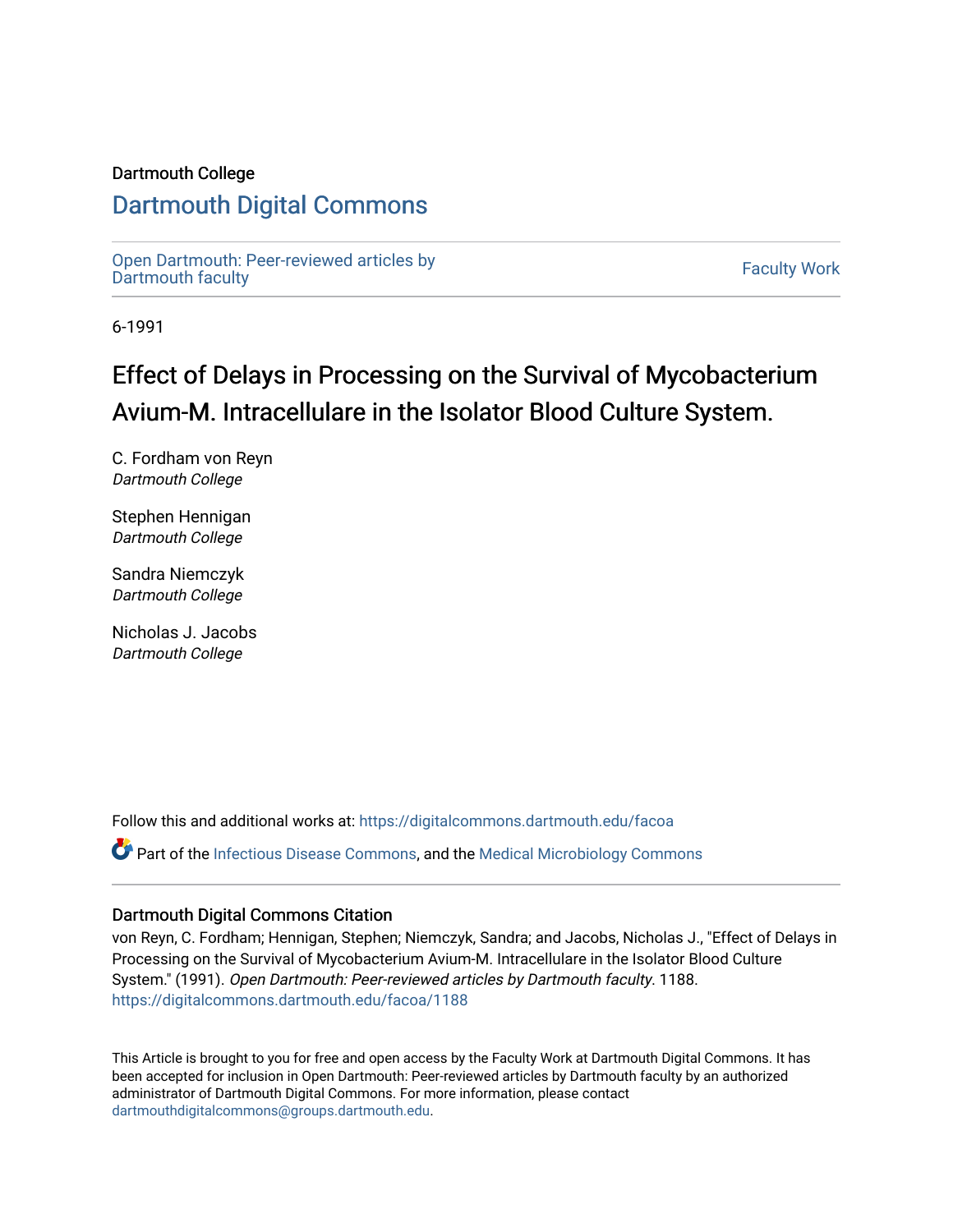# Effect of Delays in Processing on the Survival of Mycobacterium avium-M. intracellulare in the Isolator Blood Culture System

C. FORDHAM VON REYN,<sup>1\*</sup> STEPHEN HENNIGAN,<sup>1</sup> SANDRA NIEMCZYK,<sup>2</sup> AND NICHOLAS J. JACOBS<sup>3</sup>

Infectious Disease Section, Department of Medicine,<sup>1</sup> and Departments of Microbiology and Pathology,<sup>3</sup> Dartmouth Medical School, and Microbiology Laboratory, Mary Hitchcock Hospital,<sup>2</sup> Hanover, New Hampshire 03756

Received 24 October 1990/Accepted 26 March 1991

Concentrations of Mycobacterium avium-M. intracellulare ranging from  $10^{-1}$  to  $10^3$  CFU/ml were added to blood, placed in Isolator tubes, and held at room temperature for intervals ranging from 4 h to 56 days before being processed (centrifugation and culture on Middlebrook 7H10 agar). At all concentrations tested, M. avium-M. intracellulare was recovered after hold times ranging from  $4$  h to 7 days; the number of final CFU actually increased progressively for hold times of 8 h or more. Hold times of up to 7 days did not increase the time from processing to the first appearance of visible colonies. At an inoculum of  $10^2$  CFU/ml, M. avium-M. intracellulare was recovered from Isolator tubes processed 56 days after inoculation. Two Isolator blood cultures were drawn from a patient with AIDS; M. avium-M. intracellulare was recovered from the sample processed immediately and from the sample processed after a hold time of 7 days. Since M. avium-M. intracelulare survives for prolonged periods in Isolator tubes, blood cultures may be collected in outpatient settings or in hospitals without mycobacterial culture facilities and shipped to reference laboratories for processing without loss of viability.

Disseminated infection with organisms of the Mycobacterium avium complex (MAC) occurs in 30 to 50% of patients with AIDS in the United States, usually among patients with CD4 counts of less than  $100/\text{mm}^3$  (7, 8). Disseminated infection with MAC may produce disabling symptoms, including fever, malaise, weight loss, and diarrhea (7). Carefully conducted analytical epidemiologic studies have demonstrated that disseminated MAC shortens survival by <sup>5</sup> to <sup>7</sup> months among patients with AIDS (9, 10). Treatment with multiple drug regimens has been shown to clear systemic symptoms, reduce bacteremia, and improve survival (3, 10, 11). With more effective antiviral therapy for human immunodeficiency virus infection and with prolonged survival, the number of cases of disseminated MAC is likely to increase substantially, and its relative contribution to AIDS mortality is likely to increase concomitantly. As a result of these developments, there will be an increased demand for diagnostic testing for MAC in both referral and community hospitals.

Disseminated  $M$ . avium is confirmed when the organism can be cultured from blood, bone marrow, or multiple tissues. The most sensitive method for the detection of mycobacteremia is the lysis-centrifugation blood culture system (Isolator, Wampole Laboratories, Cranbury, N.J.) (13). Lysis of leukocytes with saponin releases intracellular mycobacteria and produces colony counts 1.9 to 5.2 times higher than in unlysed blood (15). Pretreatment Isolator cultures demonstrate  $10^2$  to  $10^4$  CFU/ml of blood (15).

Because the Isolator system requires special centrifugation and handling procedures and because smaller laboratories may not be equipped to isolate and identify mycobacteria, there is need for a method to refer patient samples for processing. Shipment of Isolator tubes to distant laboratories has not been a consideration, because available data have shown a delay in the time needed to recover bacteria

The present study was conducted to determine whether prolonged storage of MAC-infected blood in Isolator tubes before processing would lead to quantitative reductions in recovery rates of MAC or delays in recovery of MAC.

#### MATERIALS AND METHODS

Preparation of blood for simulated blood cultures. Four units of whole blood anticoagulated with CPD (sodium citrate, dextrose, sodium phosphate solution) were obtained from healthy volunteers, stored for <sup>1</sup> day to <sup>1</sup> week at 4°C, and then used. Before each experiment, blood was pooled, mixed well, and divided into sterile beakers for further use.

M. avium-M. intracellulare strains and culture conditions. Isolator blood cultures were performed on patients with AIDS, plated on Middlebrook 7H10 agar, and incubated at 35°C in 5%  $CO<sub>2</sub>$  (12). The organism used in experiments A and B was initially recovered after 18 days of incubation. Organisms were identified as M. avium-M. intracellulare complex (Mayo Medical Laboratories, Rochester, Minn.) by gas liquid chromatography (MIDI Microbial Identification System, Newark, Del.). Serotyping was performed by Anna Tsang, National Jewish Center for Immunology and Respiratory Medicine (Denver, Colo.), by both enzyme-linked immunosorbent assay (16) and thin-layer chromatography (1). Isolates were saved for the present study by transferring them to Middlebrook 7H10 agar at 35°C in 5%  $CO<sub>2</sub>$ . To prepare inocula, a loopful of this growth was inoculated into Middlebrook 7H9 broth, which was then transferred by using a 1% inoculum at 5- to 15-day intervals at 35°C.

when Isolator tubes are held for more than 8 h before processing  $(2, 6)$ . In one clinical study, delays of  $>9$  h in processing Isolator tubes was associated with a fivefold reduction in the number of cultures positive for MAC (14). However, environmental studies of MAC have shown that organisms are viable for up to 30 days in natural water samples (5), and MAC is known to grow on detergents such as saponin (4).

<sup>\*</sup> Corresponding author.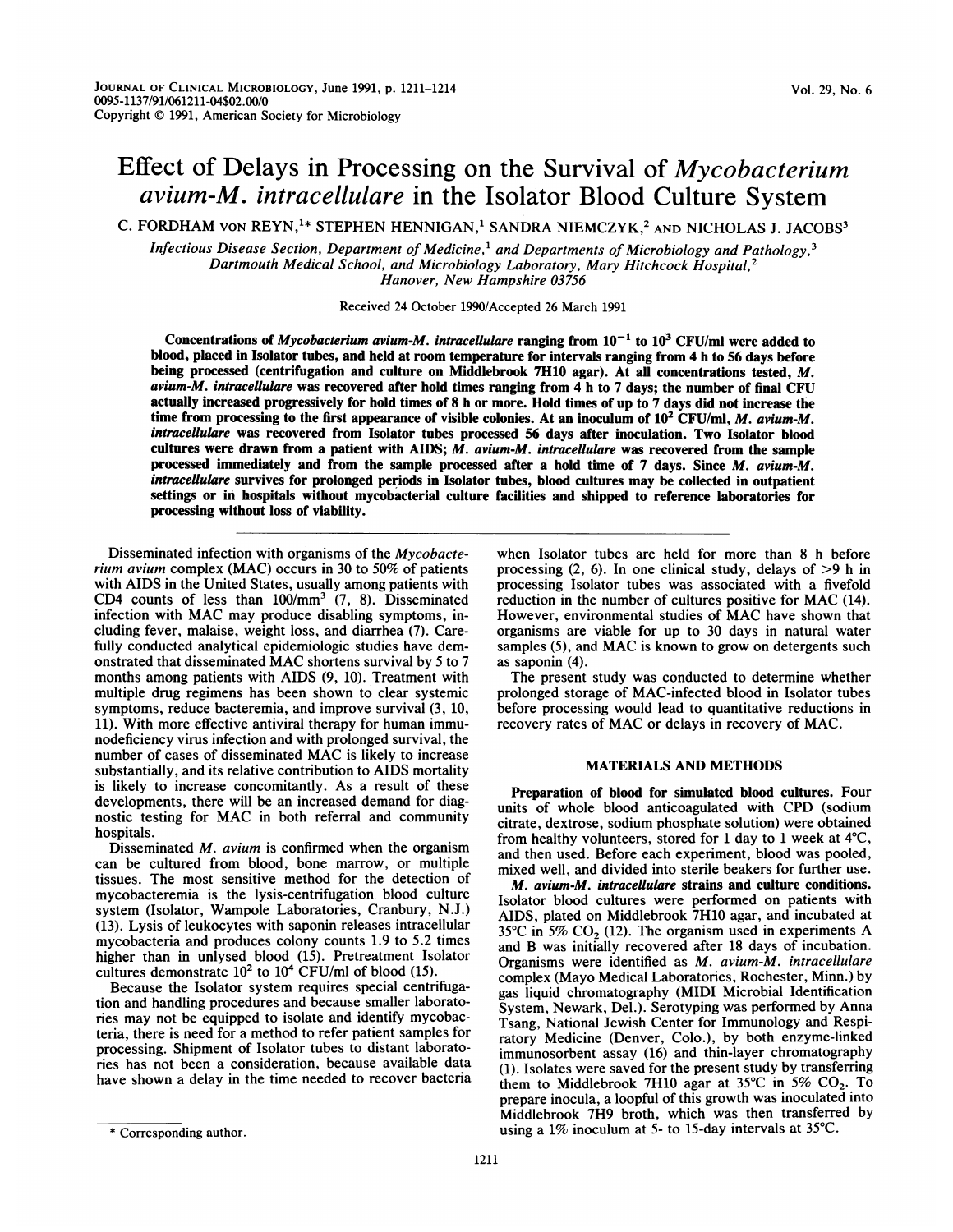TABLE 1. Experiment A: M. avium-M. intracellulare (serovar 6) recovered from Isolator tubes inoculated in vitro and held at room temperature before processing

| Isolator<br>tube<br>no. | $CFU/ml$ at hold time of: |     |     |      |      |      |      |        |  |  |
|-------------------------|---------------------------|-----|-----|------|------|------|------|--------|--|--|
|                         | 0 h                       | 4 h | 8 h | 16 h | 24 h | 48 h | 72 h | 7 days |  |  |
|                         | 710                       | 440 | 590 | 650  | 790  | 840  | 810  | 800    |  |  |
| 2                       | 470                       | 580 | 570 | 650  | 700  | 760  | 780  | 880    |  |  |
| 3                       | 630                       | 680 | 610 | 660  | 730  | 720  | 760  | 850    |  |  |
| 4                       | 520                       | 580 | 530 | 650  | 700  | 780  | 780  | 940    |  |  |
| 5                       | 500                       | 460 | 650 | 590  | 670  | 770  | 750  | 880    |  |  |
| Mean                    | 566                       | 548 | 590 | 640  | 718  | 774  | 776  | 870    |  |  |

Preparation of inocula for simulated blood cultures. Inocula were prepared by obtaining a log-phase broth (Middlebrook 7H9 plus 0.5% Tween) culture (5 days of growth) of M. avium-M. intracellulare and adjusting it to a 1.0 McFarland standard (11). This is referred to as the initial suspension.

Dilution of inocula. Experiments A and B were as follows. Serial 1:10 dilutions of an initial suspension of M. avium-M. intracellulare (serovar 6) were made in the broth to yield suspensions of approximately  $10<sup>4</sup>$  and  $10<sup>5</sup>$  CFU/ml. Preliminary plating experiments were conducted to predict the approximate number of CFU per milliliter in these initial experiments. One milliliter of each M. avium-M. intracellulare broth suspension was added to 100 ml of continuously stirred pooled blood to yield a final concentration of approximately  $10^2$  CFU/ml (experiment A) or  $10^3$  CFU/ml (experiment B). The contents of each beaker were then continuously stirred with a magnetic stir bar.

Experiment C was as follows. Serial dilutions of an initial suspension of M. avium-M. intracellulare (serovar 8) were made to yield concentrations of approximately  $10^1$ ,  $10^2$ ,  $10^3$ , and  $10^4$  CFU/ml. Two milliliters of the  $10^1$ ,  $10^2$ , and  $10^3$ concentrations were added to 200-ml aliquots of blood to yield final concentrations of  $10^{-1}$ ,  $10^{0}$ , and  $10^{1}$  CFU/ml. Four milliliters of the 10<sup>4</sup> broth was added to 400 ml of blood to yield a final concentration of  $10^2$  CFU/ml.

Patient Isolator blood culture. Blood from a 37-year-old man with AIDS who was being treated with rifampin, clofazimine, and ethambutol for known disseminated M. avium-M. intracellulare (serovar 6) infection was drawn into two Isolator tubes. One tube was processed immediately as outlined below and the second tube was held at room temperature for 7 days before being processed.

Inoculation and processing of Isolator tubes. For the simulated cultures (experiments A, B, and C), sterile needles and syringes were used to fill Isolator tubes with 10 ml each of blood-broth suspension (after cleaning the stopper with alcohol). All Isolator tubes (experiments A, B, C, and D) were inverted several times and allowed to stand at room temperature for 30 min (time 0) and for the subsequent hold times. At time 0 and at each of the subsequent room temperature hold times (4 h, 8 h, 16 h, 24 h, 48 h, 72 h, 7 days, 21 days, 28 days, and 56 days), Isolator tubes of each M. avium-M. intracellulare concentration were centrifuged for 30 min at 3,000  $\times$  g, the supernatant was withdrawn, and the sediment was removed for culture according to the manufacturer's instructions (Wampole Laboratories). The entire sediment from each tube (approximately 1.5 ml) was inoculated onto 5 Middlebrook 7H10 agar plates (approximately 0.3 ml per plate) and incubated at  $35^{\circ}$ C in  $5\%$  CO<sub>2</sub>. In experiments A and B, the numbers of CFU were recorded after 10, 18, and 40 days of incubation. In experiment C, the number of CFU was recorded once after <sup>5</sup> to <sup>10</sup> weeks of incubation. In experiment D, the number of CFU was recorded once after 4 to 5 weeks of incubation.

#### RESULTS

Experiment A (inoculum,  $10<sup>2</sup> CFU/ml$ ). Delays in processing of up to <sup>1</sup> week did not reduce the number of M. avium-M. intracellulare CFU/ml recovered (Table 1). For tubes held 24 h or more, there was actually an increase in CFU compared with those processed immediately (time 0), with maximum CFU per milliliter recorded for tubes processed after a 7-day hold time. For tubes held 7 days before processing, the numbers of CFU increased 54% (from <sup>566</sup> to 870 CFU/ml) compared with those of tubes processed immediately (time 0).

Visible growth of individual colonies was apparent on all plates (including those processed immediately and those processed at 7 days) after incubation at 35°C for only 10 days, but colony counts were not maximal until 18 days of incubation. Increasing hold times led to no differences in the time to the first appearance of visible colonies. The numbers of CFU recorded were <sup>24</sup> to 79% higher at <sup>18</sup> days of incubation than at 10 days of incubation.

Experiment B (inoculum,  $10^3$  CFU/ml). More than 2,000 CFU/ml were recovered at all processing intervals (4 h to 7 days). Because growth on these plates was confluent, it was not possible to ascertain small differences in recovery rates after various processing times.

Experiment C (inocula,  $10^{-1}$  to  $10^{2}$  CFU/ml). Delays in processing of up to <sup>1</sup> week did not reduce recovery rates or the time needed for visible growth even at an inoculum of  $10^{-1}$  CFU/ml (Table 2). As in experiment A, the numbers of CFU per milliliter were higher in tubes held <sup>7</sup> days at room temperature than in tubes processed immediately. At the  $10<sup>2</sup>$ 

TABLE 2. Experiment C: M. avium-M. intracellulare (serovar 8) recovered from Isolator tubes inoculated at various concentrations in vitro and held at room temperature before processing<sup>a</sup>

| Inoculum                                                 | $CFU/ml$ ( $\pm$ SEM) at hold time of:              |                                                       |                                                  |                                                     |                                                  |                                            |                                      |  |  |  |  |
|----------------------------------------------------------|-----------------------------------------------------|-------------------------------------------------------|--------------------------------------------------|-----------------------------------------------------|--------------------------------------------------|--------------------------------------------|--------------------------------------|--|--|--|--|
|                                                          | 0 <sub>h</sub>                                      | 8 h                                                   | 24 <sub>h</sub>                                  | 7 davs                                              | 21 days                                          | 28 days                                    | 56 days                              |  |  |  |  |
| $10^{-1}$<br>$10^{\circ}$<br>$10^{1}$<br>10 <sup>2</sup> | $0.6b$ (0.3)<br>4.6(0.6)<br>45.0(1.0)<br>334 (31.8) | 0.7(0.1)<br>$4.6^{b}(0.2)$<br>45.9(1.5)<br>414 (10.1) | 0.6(0.1)<br>6.3(0.1)<br>54.9 (1.2)<br>416 (17.8) | 1.0(0.3)<br>7.2(0.5)<br>$67.8b$ (2.1)<br>461 (25.3) | ND <sup>c</sup><br>ND<br><b>ND</b><br>495 (59.4) | ND<br><b>ND</b><br><b>ND</b><br>468 (35.5) | ND<br>ND.<br><b>ND</b><br>31.4(8.54) |  |  |  |  |

<sup>a</sup> Five tubes were inoculated and processed for each mean number of CFU per milliliter shown.

 $<sup>b</sup>$  Mean number of CFU per milliliter for four inoculated Isolator tubes (overgrowth of contaminant in fifth tube).</sup>

<sup>c</sup> ND, Not done.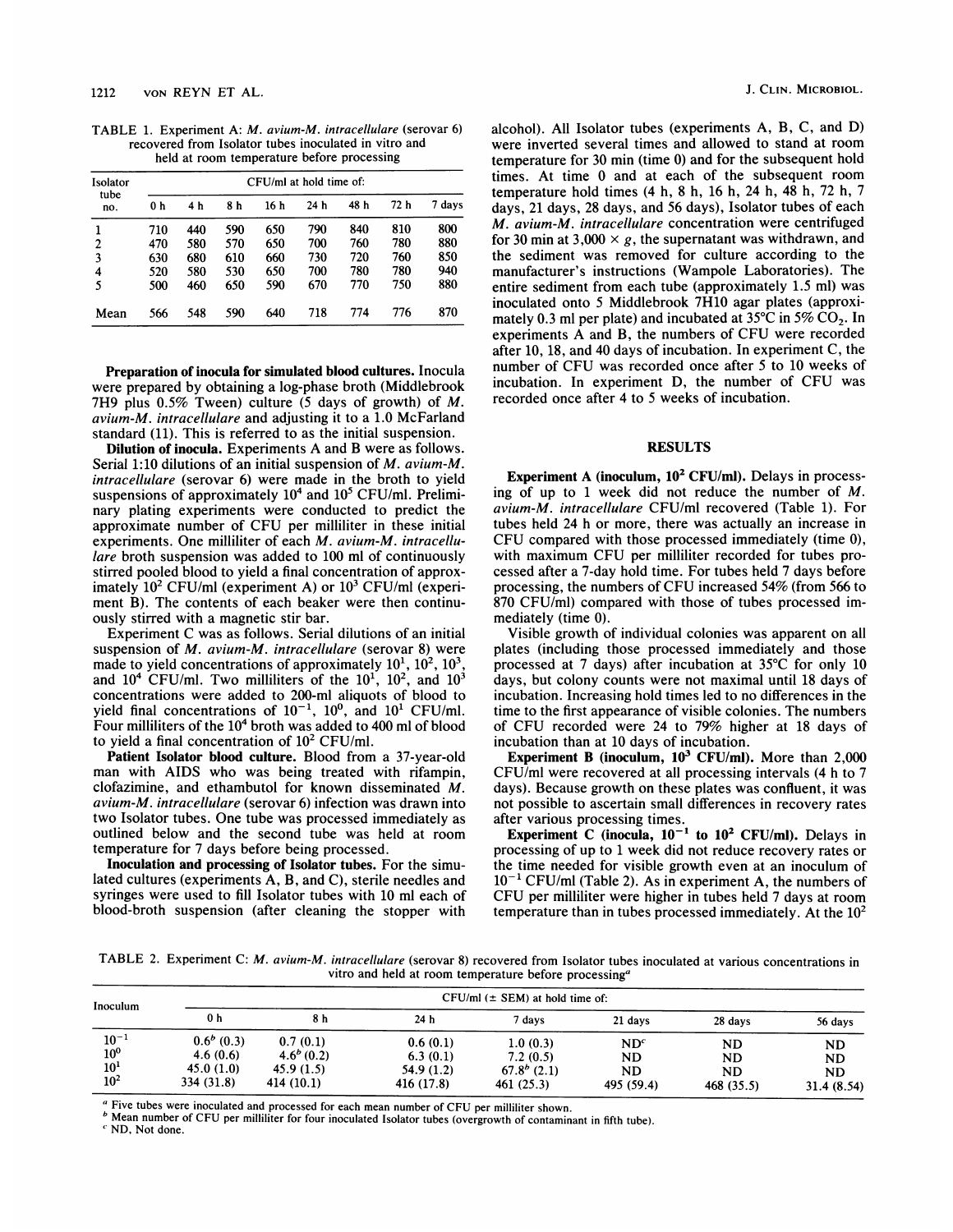

FIG. 1. Experiment C. Mean number of M. avium-M. intracellulare CFU per milliliter ( $\pm 2$  standard errors of the mean) recovered from Isolator tubes inoculated with  $10<sup>2</sup>$  CFU/ml in vitro and held at room temperature before processing.

CFU/ml inoculum, M. avium-M. intracellulare was still recovered when the Isolator tubes were processed after being held for 8 weeks at room temperature; the numbers of CFU per milliliter began to fall when processing was delayed longer than 4 weeks (Fig. 1).

Experiment D (patient blood culture). The Isolator tube taken directly from a patient with AIDS and processed immediately grew to a concentration of 11 CFU/ml, and the tube processed after being held for 7 days grew to a concentration of 14 CFU/ml.

#### DISCUSSION

The present study demonstrates that MAC survives in Isolator tubes for at least a week at concentrations encountered in disseminated human infection and suggests that Isolator tubes may be shipped from one laboratory to another at room temperature without loss of viability during this interval. At an inoculum of  $10^2$  CFU/ml, organisms survive as long as 8 weeks in the Isolator system before being cultured on Middlebrook 7H10 agar. Since the numbers of CFU per milliliter were actually shown to increase with hold times of up to 4 weeks, the Isolator system serves as <sup>a</sup> suitable transport medium for MAC. Because the numbers of CFU per milliliter begin to increase after hold times of  $\geq 8$  h, Isolator blood cultures should be processed within 8 h for quantitative bacteremia studies (e.g., drug treatment studies). The present study also shows that delays in processing of up to <sup>1</sup> week do not cause a delay in the time required to detect visible colonies after plating on agar.

Previous studies on the delayed processing of Isolator tubes either have not examined mycobacteria specifically or have used a design different from that of the present study. The studies of Hamilton et al. (6) and Cashman et al. (2) showed that rapidly growing bacteria were viable in the Isolator system after hold times of 8 to 24 h but that delayed processing led to an increase in the time needed to recover certain species (e.g., streptococci and members of the family Enterobacteriaceae) and decreased quantitative recovery rates for certain species (Streptococcus pneumoniae, Haemophilus influenzae). Only one mycobacterial strain (identified only as atypical mycobacterium) was studied. Another study compared the recovery of bacteria and fungi from 5,125 Isolator blood cultures held either less than 9 h or between 9 and 20 h before being processed (14). M. avium-M. intracellulare was recovered from 34 cultures, and

most of these were in the <9-h group. However, different processing times were not applied to the same patient samples. Rather, recovery of  $M$ . avium- $M$ . intracellulare was compared for patients whose blood was processed the same day versus patients whose blood was drawn after 4:00 p.m. and processed the next day. With this study design, the recovery rates may have reflected lower M. avium-M. intracellulare infection rates among the patients whose blood was cultured in the evening or night.

The principal finding of the present study, that M. avium-M. intracellulare survives for long periods in the Isolator system, is in accord with the known ability of the organism to survive for prolonged periods in natural waters (5) and the ability of detergents such as saponin to serve as a growth medium for the organism (4).

#### ACKNOWLEDGMENTS

We thank Joseph 0. Falkinham III for comments on the manuscript, Kristin Rose for preparation of the manuscript, and the Du Pont Corporation and Wampole Laboratories for support and provision of Isolator tubes for the study.

This study was supported in part by grant BRSG S07RR05392 awarded by the Biomedical Research Grant Program of Research Resources, National Institutes of Health.

#### REFERENCES

- 1. Brennan, P. J., B. Heifets, and B. P. Ullom. 1982. Thin-layer chromatography of lipid antigens as a means of identifying nontuberculous mycobacteria. J. Clin. Microbiol. 15:447-455.
- Cashman, J. S., R. Boshard, and J. M. Matsen. 1983. Viability of organisms held in the Isolator blood culture system for 15 h and their rapid detection by acridine orange staining. J. Clin. Microbiol. 18:709-712.
- 3. Chiu, J., J. Nussbaum, S. Bozzette, J. G. Tilles, L. G. Young, J. Leedom, P. N. R. Heseltine, A. McCutchan, and the California Collaborative Treatment Group. 1990. Treatment of disseminated Mycobacterium avium complex infection with amikacin, ethambutol, rifampin, and ciprofloxacin. Ann. Intern. Med. 113:358-361.
- 4. George, K. L., and J. 0. Falkinham. 1986. Selective media for the isolation and enumeration of M. avium-intracellulare and M. scrofulaceum. Can. J. Microbiol. 32:10-14.
- 5. George, K. L., B. C. Parker, H. Gruft, and J. 0. Falkinham. 1980. Epidemiology of infection by nontuberculous mycobacteria. II. Growth and survival in natural waters. Am. Rev. Respir. Dis. 122:89-94.
- 6. Hamilton, P. J., D. Amos, R. W. Schwartz, C. M. Dent, and G. W. Counts. 1989. Effect of delay in processing on lysiscentrifugation blood culture results from marrow transplant patients. J. Clin. Microbiol. 27:1588-1593.
- 7. Havlik, J. A., C. R. Horsburgh, B. Metchcock, P. Williams, and S. E. Thompson. 1990. Clinical risk factors for disseminated Mycobacterium avium complex infection in persons with HIV infection, abstr. Th.B.515. 6th Int. Conf. AIDS, San Francisco.
- 8. Hawkins, C. C., J. W. M. Gold, E. Whimbey, T. E. Kiehn, P. Brannon, B. A. Cammarata, A. E. Brown, and D. Armstrong. 1986. Mycobacterium avium complex infection in patients with the acquired immunodeficiency syndrome. Ann. Intern. Med. 105:184-188.
- 9. Horsburgh, C. R. 1989. The epidemiology of disseminated nontuberculous mycobacterial infection in the acquired immunodeficiency syndrome (AIDS). Am. Rev. Respir. Dis. 139:4-9.
- Horsburgh, C. R., J. A. Havlik, and S. E. Thompson. 1990. Survival of AIDS patients with disseminated Mycobacterium avium complex infection: a case control study, abstr. Th.B.516. 6th Int. Conf. AIDS, San Francisco.
- 11. Hoy,J., A. Mijch, M. Sandland, L. Grayson, R. Lucas, and B. Dwyer. 1990. Quadruple-drug therapy for Mycobacterium avium-intracellulare bacteremia in AIDS patients. J. Infect. Dis. 161:801-805.